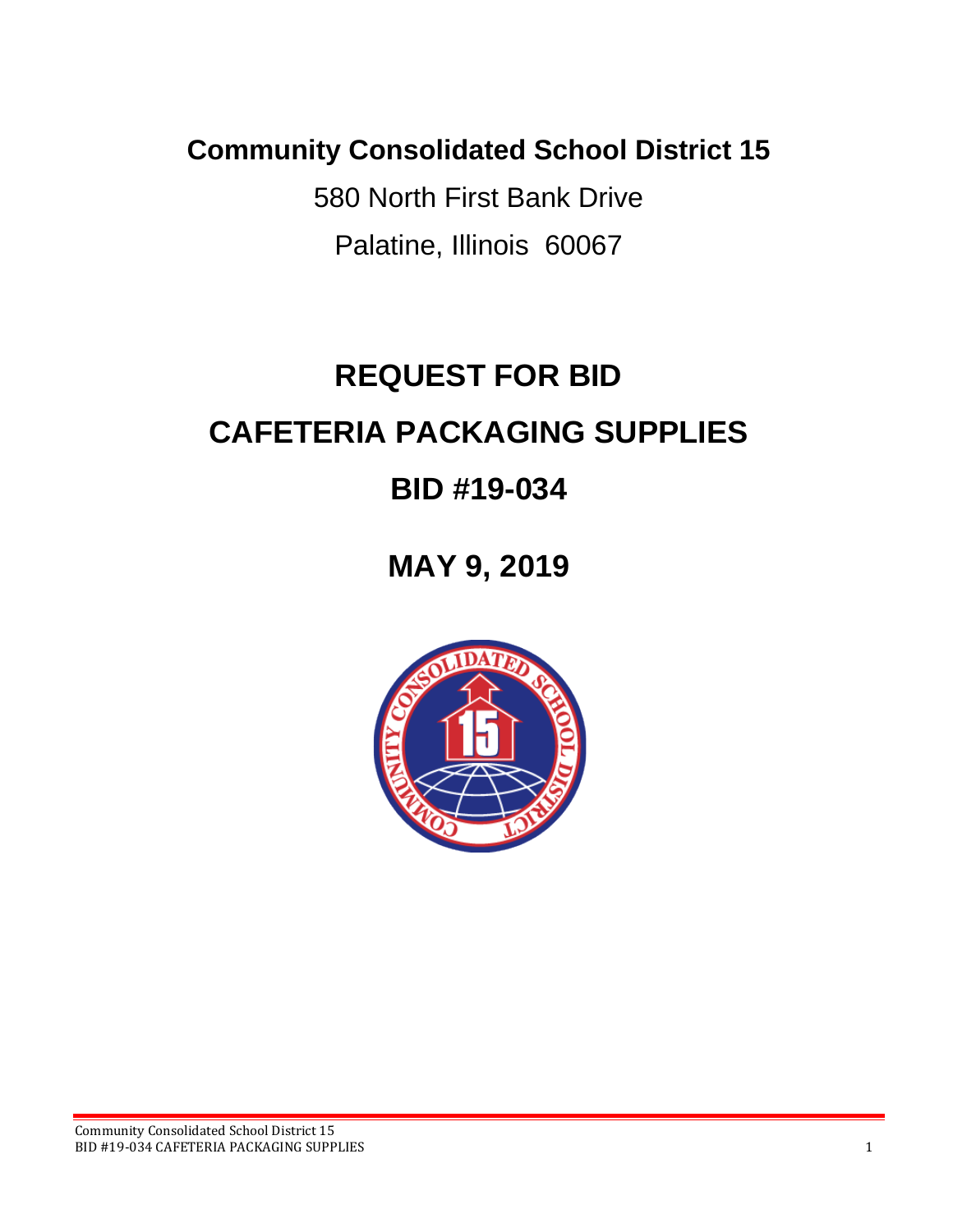#### Bid #19-034 NOTICE TO BIDDERS CAFETERIA PACKAGING SUPPLIES May 9, 2019

The Board of Education of Community Consolidated School District 15, 580 North First Bank Drive, Palatine, Illinois 60067, will receive Bid Proposals for CAFETERIA PACKAGING SUPPLIES all in accordance with the contract documents including specifications as filed with the Budget and Purchasing Coordinator in the Business Office.

Contract documents are on file and may be examined any time after May 9, 2019.

Board of Education Office Joseph M. Kiszka Educational Service Center 580 North First Bank Drive Palatine, Illinois 60067 Attention: IVY FLEMING

Bid Due Date: Thursday, May 23, 2019, at 2:00 p.m. local time.

No bids may be withdrawn for a period of 60 days after the bid opening date.

They will be held without right of withdrawal until June 12, 2019, at 7:00 p.m. when it is anticipated the Board will be acting on the bid. Results of the board decision are posted on district website [www.ccsd15.net](http://www.ccsd15.net/) on June 13, 2019. Any time stated is in Central Standard Time zone.

The Board of Education reserves the right to waive any irregularities, reject any or all proposals, when in its opinion such action will serve the best interests of the Board of Education of Community Consolidated School District 15.

By authorization of the Board of Education:

Ily Flerning

Ivy Fleming Budget and Purchasing Coordinator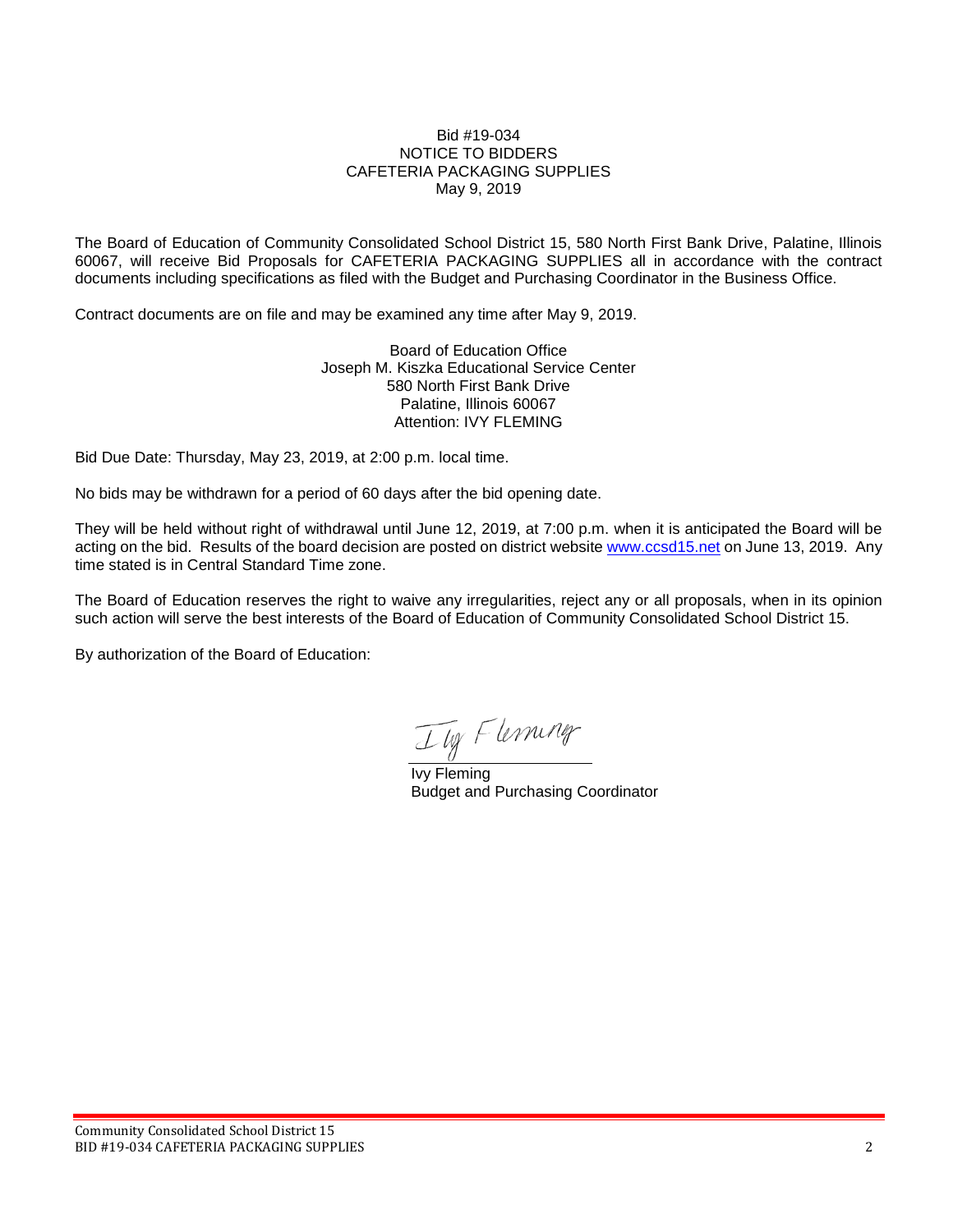#### **INSTRUCTIONS TO BIDDERS**

#### Proposals:

Proposals to be entitled for consideration must be made in accordance with the following instructions.

All proposals must be submitted on forms of proposal marked Exhibits "B", "C", "D", "E" and "F" CAFETERIA PACKAGING SUPPLIES, furnished by the Board of Education of Community Consolidated School District 15 ("Board"). Proposals submitted on other forms shall be rejected.

Proposals must be signed in longhand by person(s) legally authorized to perform such function. Evidence may be required to substantiate the signature.

Oral, telephonic, telegraphic, electronic or facsimile transmitted bids **will not be accepted**.

Bid documents shall be submitted in sealed envelopes clearly marked BID #19-034 CAFETERIA PACKAGING SUPPLIES, ATTENTION: IVY FLEMING. Bid documents received in envelopes not clearly labeled as specified will be rejected if opened before specified bid opening time.

- PROPOSAL FOR: CAFETERIA PACKAGING SUPPLIES
- ADDRESSED TO: Board of Education Community Consolidated School District 15 580 North First Bank Drive Palatine, Illinois 60067 Attn: IVY FLEMING, Budget and Purchasing Coordinator Due: Thursday, May 23, 2019, at 2:00 p.m. local time

#### Bid Deposit:

None required. Bidder acknowledges his failure to perform within the intent of the bid solicitation may disqualify him from bidding to the Board of Education, Community Consolidated School District 15.

#### Examination of Specifications:

Each bidder shall acquaint itself with the conditions as they exist so that it may be completely familiar with the conditions pertinent to the fulfillment of the work required under this Contract.

#### Time for Receiving Bids:

Bids must be delivered in the office of the Board no later than, Thursday, May 23, 2019, at 2:00 p.m. at Joseph M. Kiszka Educational Service Center, 580 North First Bank Drive, Palatine, Illinois 60067, when they will be publicly opened and the contents announced.

#### **Vendor must submit samples for testing and inspection by bid opening date to Bobbie Desprat, School Nutrition Services, 1100 N. Smith Street, Palatine, IL 60067.**

#### Award of Contract:

Contracts will be awarded to the lowest responsible, responsive bidder, as determined by the Board in its sole judgment, considering conformity with specifications, terms of delivery, quality and serviceability, and such other factors as the Board deems necessary and appropriate in the best interest of the School District.

Please complete and return enclosed Certification documents and Exhibits "B", "C", "D", "E" and "F" Cafeteria Packaging Supplies, as your bid in a sealed envelope labeled BID #19-034 CAFETERIA PACKAGING SUPPLIES ATTN: IVY FLEMING. Retain a copy for your records.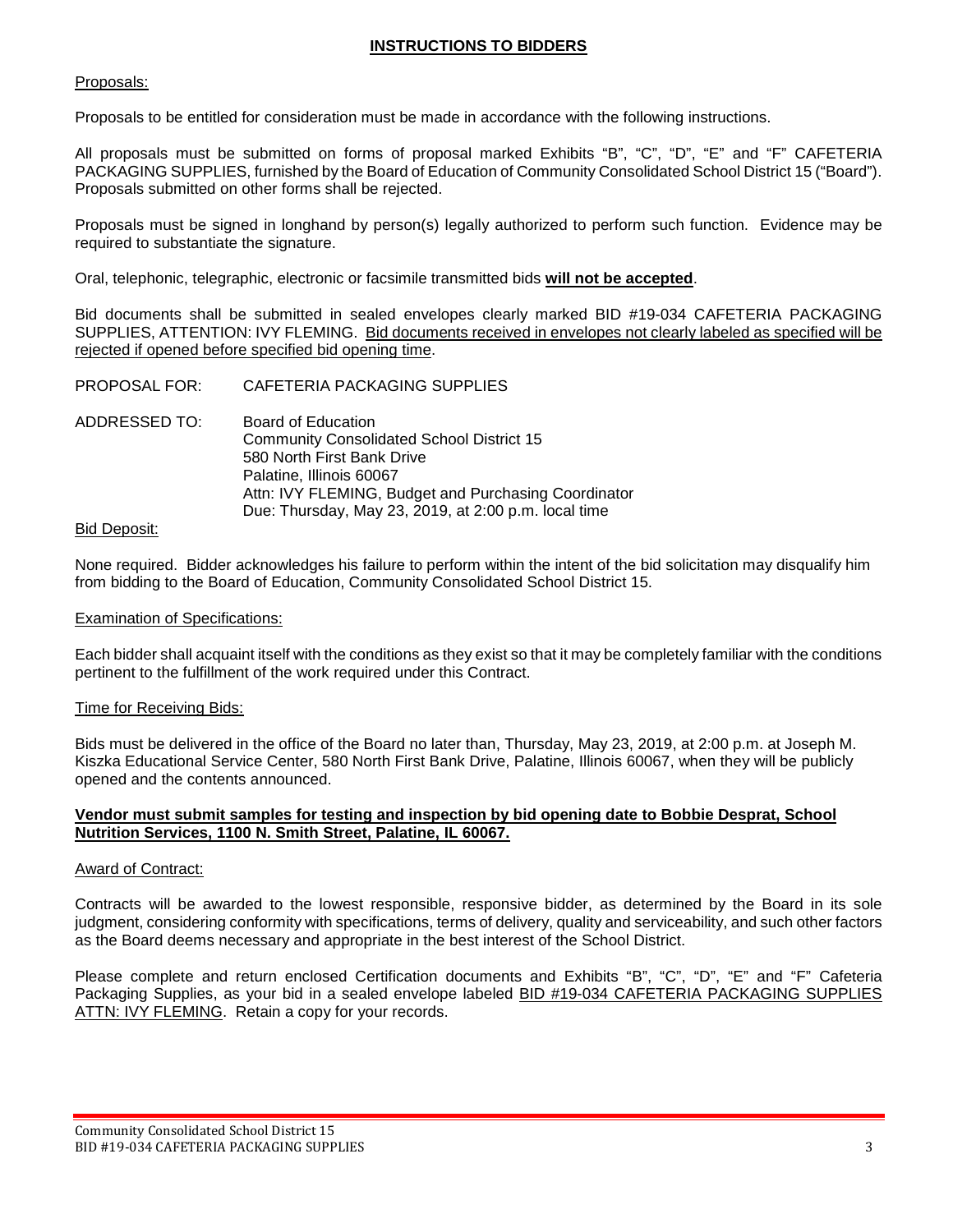#### SPECIFICATIONS FOR CAFETERIA PACKAGING SUPPLIES FOR COMMUNITY CONSOLIDATED SCHOOL DISTRICT 15 PALATINE, ILLINOIS

- BOARD: Board of Education, Community Consolidated School District 15 Palatine, Illinois 60067, 847-963-3000
- OFFICE: Joseph M. Kiszka Educational Service Center 580 North First Bank Drive Palatine, Illinois 60067
- ISSUED: May 9, 2019

#### GENERAL CONDITIONS

- 1. **BIDS (AND SAMPLES,) MUST BE RECEIVED IN OUR OFFICE NO LATER** THAN THURSDAY, MAY 22, 2019, at 2:00 p.m. Bids received by the Board shall be opened at 2:00 p.m. on Thursday, May 23, 2019, when they will be publicly opened and the contents announced. They will be held without right of withdrawal until June 12, 2019, at 7:00 p.m. when it is anticipated the Board will be acting on the bid.
- 2. The Contract Documents consist of (a) the Notice to Bidders, (b) the Instructions to Bidders, (c) these General Conditions of the Contract, (d) the Agreement between the Board of Education of Community Consolidated School District 15 and Contractor (hereinafter the "Contract"), and other documents listed in the Contract and Modifications issued after the execution of the Contract. A modification is a written amendment to the Contract signed by both parties.
- 3. Where conflicts exist within or between parts of the Contract Documents and applicable standards, codes and ordinances, or simply within the Contract Documents, the more stringent, or higher quality or greater quantity requirements shall apply.
- 4. The Board cannot assume responsibility for **delayed postal deliveries** and **does not** recognize postmarks as representing the fact that a bid has been "received" by the Board before the specified deadline.
- 5. All bidders shall familiarize themselves with the details of the conditions relevant to the work or services to be provided.
- 6. The Board reserves the right to split the bid on the basis of best quotation. The Contract will be awarded to the lowest responsible bidder, as determined by the Board in its sole judgment, considering conformity with specifications, terms of delivery, quality and serviceability, and such other factors as the Board deems necessary and appropriate in the best interest of the Board. The Board reserves the right to reject any and all bids or any part thereof, and to waive immaterial technicalities in the bidding. Board decisions are final in all instances and are not subject to review.
- 7. No minimum order requirements may be made by a bidder.
- 8. Certification must be made that the contract/vendor is not barred from bidding on the Contract as a result of a conviction for either bid-rigging or bid rotating under Article 33 E of the *Criminal Code of 1961*. Certification is to be made by signature of person(s) legally authorized to perform such function in the appropriate place in Exhibit "B" CAFETERIA PACKAGING SUPPLIES bid documents.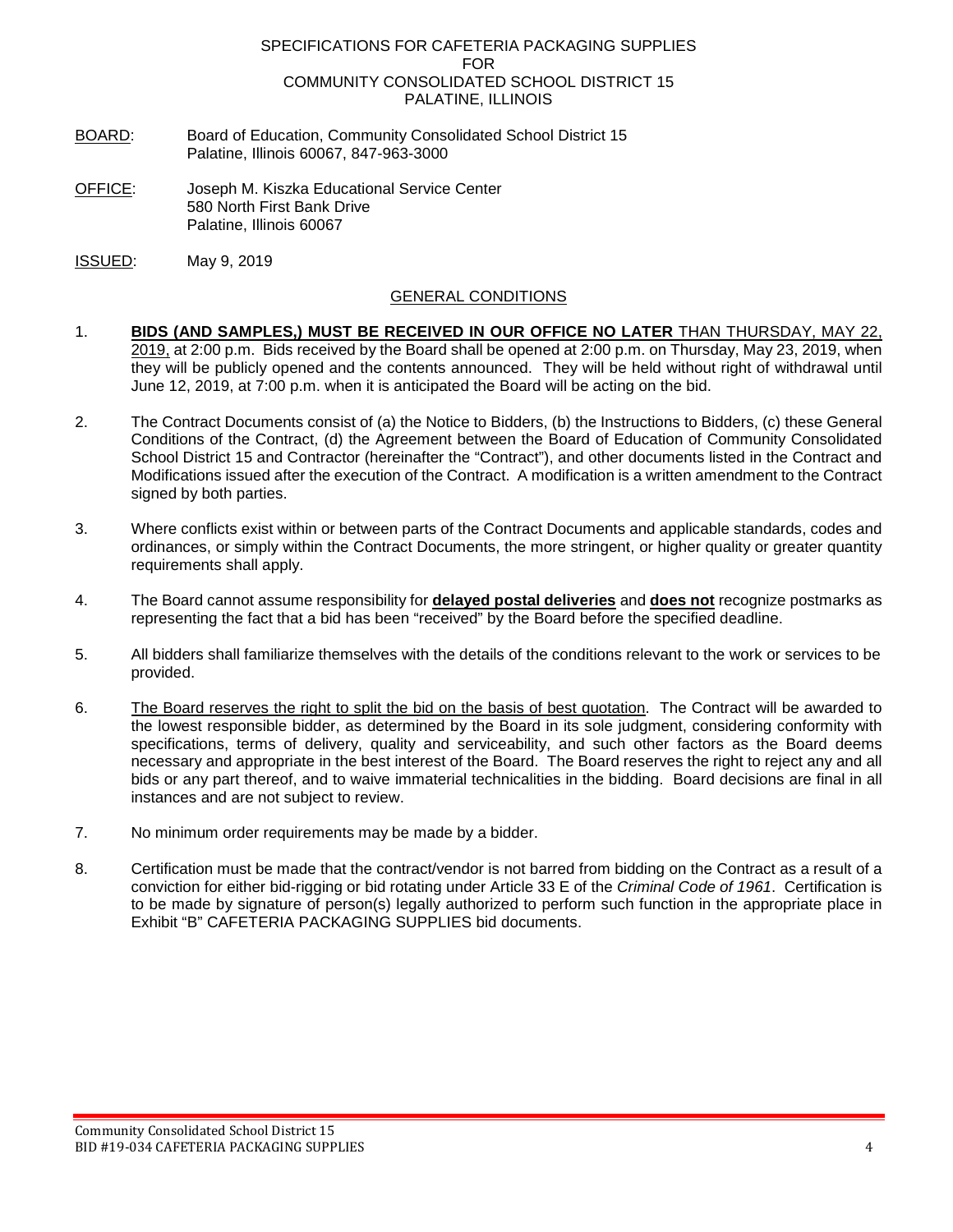- 9. Unless otherwise specified in the invitation to bid, YOUR BID PRICE MUST BE A DELIVERED PRICE, F.O.B. PALATINE, THE BOARD'S DESTINATION, WITH ALL TRANSPORTATION AND HANDLING CHARGES PAID BY THE BIDDER TO ONE LOCATION. Delivery must be made as specified on the dates indicated in the specifications of Exhibit "A". Deliveries of packaging more than quantities indicated on each delivery date WILL NOT be accepted and no redelivery charges will be paid. When deliveries are specified "the week of", exact days and times of that week must be coordinated with the Food Service Director. **Product must be delivered on pallets.**
- 10. As a responsible end user of disposable products, CCSD 15 requests information on the above disposable products in this bid in relation to their composition and the conversion to solid waste in either a recyclable or biodegradable nature. We are requesting this information by bid opening time (Thursday, May 23, 2019, at 2:00 p.m. local time). Failure to respond may result in non-consideration and/or cancellation of this bid.
- 11. The Board reserves the right to terminate the Contract for just cause upon ten (10) days' written notice to Contractor without any penalties. For purposes of this Contract, just cause may include, but is not necessarily limited to, any of the following:
	- A. The Contractor's entry into liquidation, receivership or dissolution, its filing for bankruptcy or insolvency, or the assignment of its assets for the benefit of its creditors;
	- B. The Contractor's failure to pay suppliers or workmen, or failure to provide sufficient workmen or sufficient supplies for the job;
	- C. The Contractor's disregard of applicable laws, ordinances or the instructions of the Board;
	- D. The Contractor's failure to follow the bid specifications or its violation of the Contract Documents;
	- E. The Contractor's failure, for any reason, to maintain the level of service required by the bid specifications; or
	- F. Any other failure on the part of the Contractor to perform or adhere to any of its obligations under this Contract.
- 12. Whenever, in the specification the term "or equal" is used, it shall be interpreted to indicate the type, function, minimum standard, design, efficiency and quality desired and shall not be construed in such a manner as to exclude manufacturers' products of comparable quality and design. The bidder shall furnish the Board with all evidence required to determine whether or not the proposed product is equal to and will perform according to the Board's specifications. The Board's decision on this matter will be final.
- 13. The price for the units specified in the invitation to bid should be clearly shown for each separate item in the space provided on the bid form. The total price for the quantity requested should also be shown. If the group totals are requested in the bid invitation, bidders should show group totals on the space provided.
- 14. The Contractor agrees to fully comply with the requirements of the *Illinois Human Rights Act* (775 ILCS 5/1- 101 *et seq*.) including, but not limited to, the provision of sexual harassment policies and procedures pursuant to Section 2-105 of the Act. The Contractor further agrees to comply with all federal Equal Employment Opportunity Laws, including, but not limited to the *Americans With Disabilities Act* (42 U.S.C. § 12101 *et seq*.) and rules and regulations promulgated there under.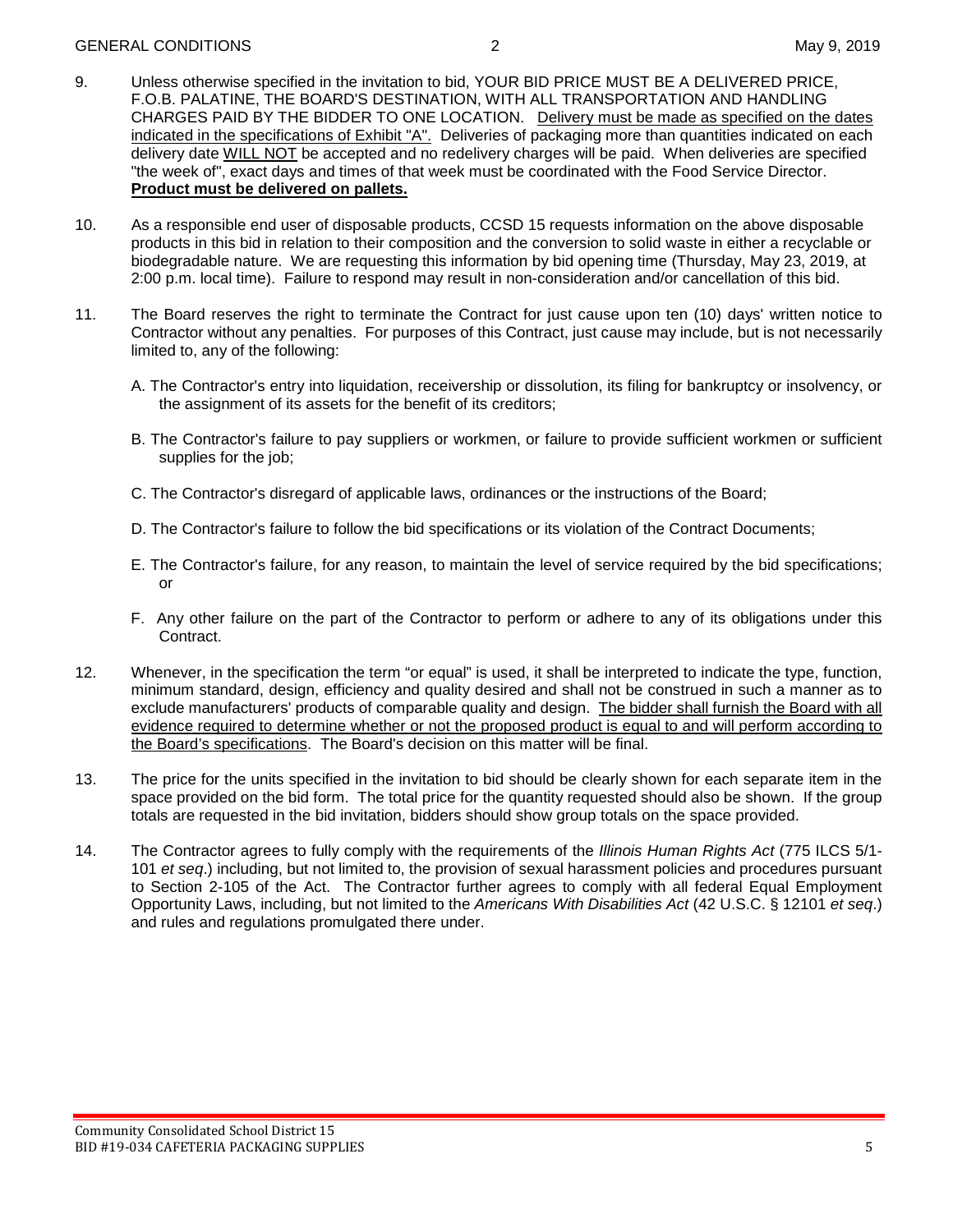15. **Equal Employment Opportunity.** Contractor agrees to fully comply with the requirements of the Illinois *Human Rights Act*, 775 ILCS 5/1-101 *et seq*., including, but not limited to, the provisions of sexual harassment policies and procedures pursuant to Section 2-105 of the Act. Contractor further agrees to comply with all federal Equal Employment Opportunity Laws, including, but not limited to, the *Americans with Disabilities Act*, 42 U.S.C Section 1201 *et seq*., and rules and regulations promulgated there under.

As required by Illinois law, in the event of Contractor's non-compliance with the provisions of this Equal Employment Opportunity Clause, the Illinois *Human Rights Act* or the Rules and Regulations of the Illinois Department of Human Rights ("Department"), Contractor may be declared ineligible for future contracts or subcontracts with the State of Illinois or any of its political subdivisions or municipal corporations, and the Agreement may be canceled or voided in whole or in part, and such other sanctions or penalties may be imposed or remedies invoked as provided by statute or regulation. During the performance of this Agreement, Contractor shall agree as follows:

- a. That it will not discriminate against any employee or applicant for employment because of race, color, religion, sex, sexual orientation, marital status, national origin or ancestry, citizenship status, age, physical or mental handicap unrelated to ability, military status, or an unfavorable discharge from military service or arrest record status; and further that it will examine all job classifications to determine if minority persons or women are underutilized and will take appropriate affirmative action to rectify any such underutilization.
- b. That, if it hires additional employees in order to perform this contract or any portion thereof, it will determine the availability (in accordance with the Department's Rules) of minorities and women in the areas from which it may reasonably recruit and it will hire for each job classification for which employees are hired in such a way that minorities and women are not underutilized.
- c. That, in all solicitations or advertisements for employees placed by it or on its behalf, it will state that all applicants will be afforded equal opportunity without discrimination because of race, color, religion, sex, sexual orientation, marital status, national origin or ancestry, citizenship status, age, physical or mental handicap unrelated to ability, military status, or an unfavorable discharge from military service.
- d. That it will send to each labor organization or representative of workers with which it has or is bound by a collective bargaining or other agreement or understanding, a notice advising such labor organization or representative of Contractor's obligations under the Illinois *Human Rights Act* and the Department's Rules. If any such labor organization or representative fails or refuses to cooperate with Contractor in its efforts to comply with such Act and Rules, Contractor will promptly so notify the Department and the Contracting agency and will recruit employees from other sources when necessary to fulfill its obligation there under.
- e. That it will submit reports as required by the Department's Rules, furnish all relevant information as may from time to time be requested by the Department or the Contracting agency, and in all respects comply with the Illinois *Human Rights Act* and the Department's Rules.
- f. That it will permit access to all relevant books, records, accounts and work sites by personnel of the Contracting agency and the Department for purpose of investigation to ascertain compliance with the Illinois *Human Rights Act* and the Department's Rules.
- g. That it will include verbatim or by reference the provisions of this clause in every subcontract it awards under which any portion of the contract obligations are undertaken or assumed, so that such provisions will be binding upon such subcontractors. In the same manner as with other provisions of the Agreement, Contractor will be liable for compliance with applicable provisions of this clause by such subcontractors; and further it will promptly notify the Contracting agency and the Department in the event any subcontractor fails or refuses to comply therewith. In addition, Contractor will not utilize any subcontractor declared by the Illinois Human Rights Commission to be ineligible for contracts or subcontracts with the State of Illinois or any of its political subdivisions or municipal corporations.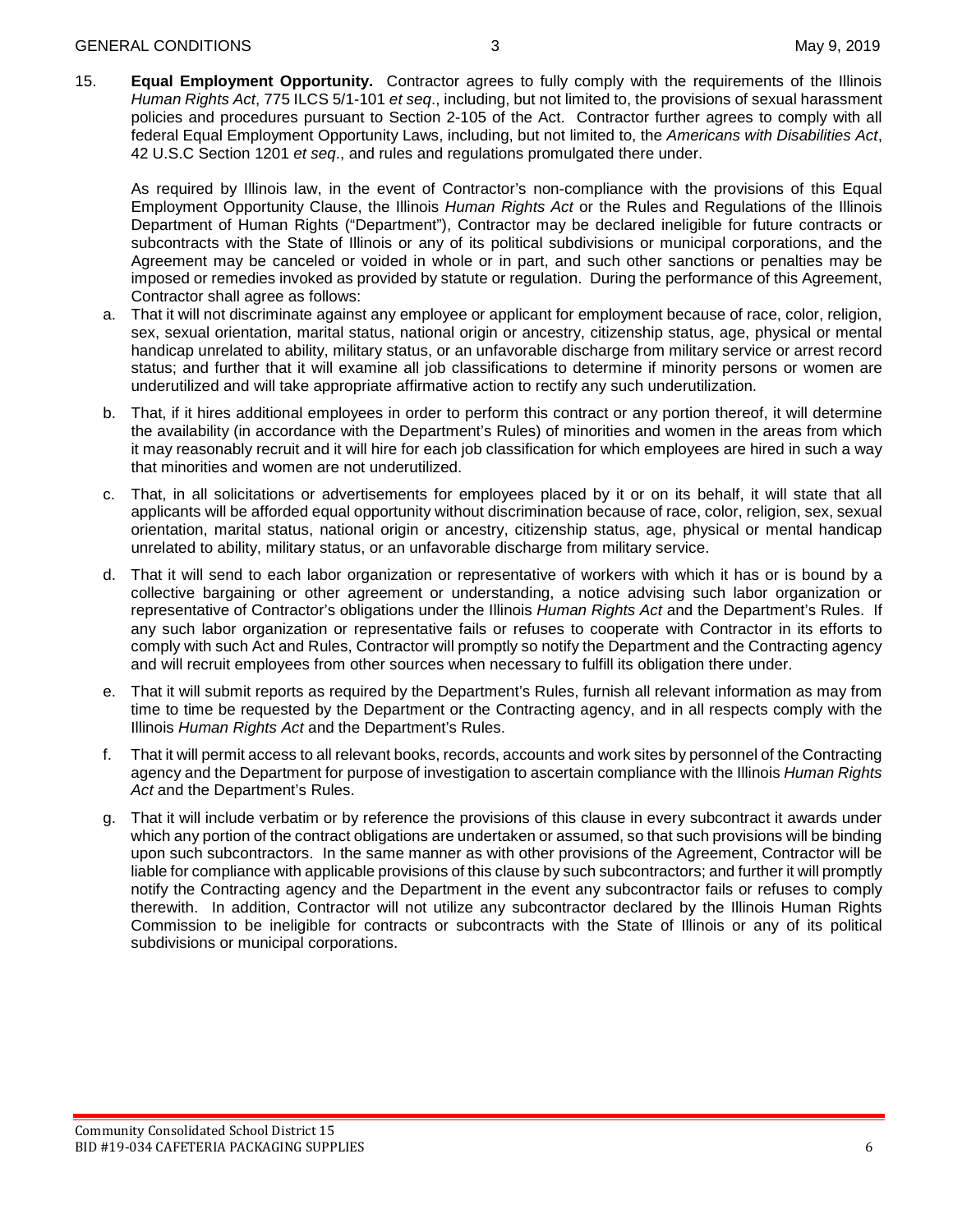- 16. To extent applicable, the Contractor agrees to comply with the provisions of the *Occupational Safety and Health Act of 1970* (29 U.S.C.A. § 651 *et seq.*) and the standards and regulations issued there under and shall certify that all items furnished under this bid will conform to and comply with said standards and regulations.
- 17. Contractor agrees to comply with provisions of the *Consumer Products Safety Act of 1972* (15 U.S.C.A § 205 *et seq.*) and shall certify that items furnished under this bid conform to applicable standards.
- 18. To the extent applicable, the Illinois *Employment of Illinois Workers on Public Works Act* (30 ILCS 470/0.01 *et. seq*.) shall prevail on this Contract.
- 19. Contractor acknowledges that, pursuant to the Illinois *Criminal Code* (720 ILCS 5/11-9.3), it is unlawful for a child sex offender to knowingly be present on school property when persons under the age of eighteen are present without the specific notification to and permission of the Superintendent of Schools or the Board of Education. Accordingly, Contractor shall ensure that none of its employees, agents or independent contractors are child sex offenders. Child sex offenders found to be present on school property without permission will be considered trespassers and will be prosecuted in accordance with Illinois law.
- 20. Bids will be considered only if made without any connection with any other person or firm submitting a bid, if in all respects fair and without collusion and if no member of the Board or other officer of the School District is directly or indirectly interested in the bid or in any portion of the profits thereof.
- 21. A bidder may withdraw or change a bid if written notice of the withdrawal or change is received by Board before the latest time specified for submission of bids. Any change may be made only by substitution of another bid.
- 22. Bids received after the time specified in the invitation to bid will not be considered and shall be returned to the bidder. The method of transmittal of the bid proposal is at bidder's risk of untimely receipt by Board.
- 23. Title to the goods herein described shall not pass until said goods have actually been received by Board or its consignee, notwithstanding any agreement to the contrary, including, but not by way of limitation, any agreement to pay freight, express, or other transportation or insurance charges. Risk of loss prior to such actual receipt by Board or its consignee shall be borne by Contractor. Nothing herein contained, however, shall be construed to deprive Board of its interest, or limiting such interest, in goods herein described prior to such actual receipt.
- 24. All material and workmanship shall be subject to inspection and test by Board or its designee. The Board reserves the right to reject any goods which contain defects in material or workmanship, which fail to meet the specifications contained herein or any warranties (express or implied). Rejected goods shall be removed at the expense of the Contractor, including all transportation costs, promptly after notification of rejection. As to rejected goods, Contractor shall bear all costs of inspection and all risk of loss.
- 25. Payment by the Board for goods supplied hereunder shall not constitute acceptance thereof if subsequent inspection discloses defects in material or workmanship or a failure to meet the specifications contained herein.
- 26. Purchase order number and vendor name must appear on each invoice submitted to the Board for payment.
- 27. Signature Constitutes Acceptance The signing of these bid forms shall be construed as acceptance of all provisions contained herein and that the Contractor had read the Contract Documents and is fully aware of the terms hereof.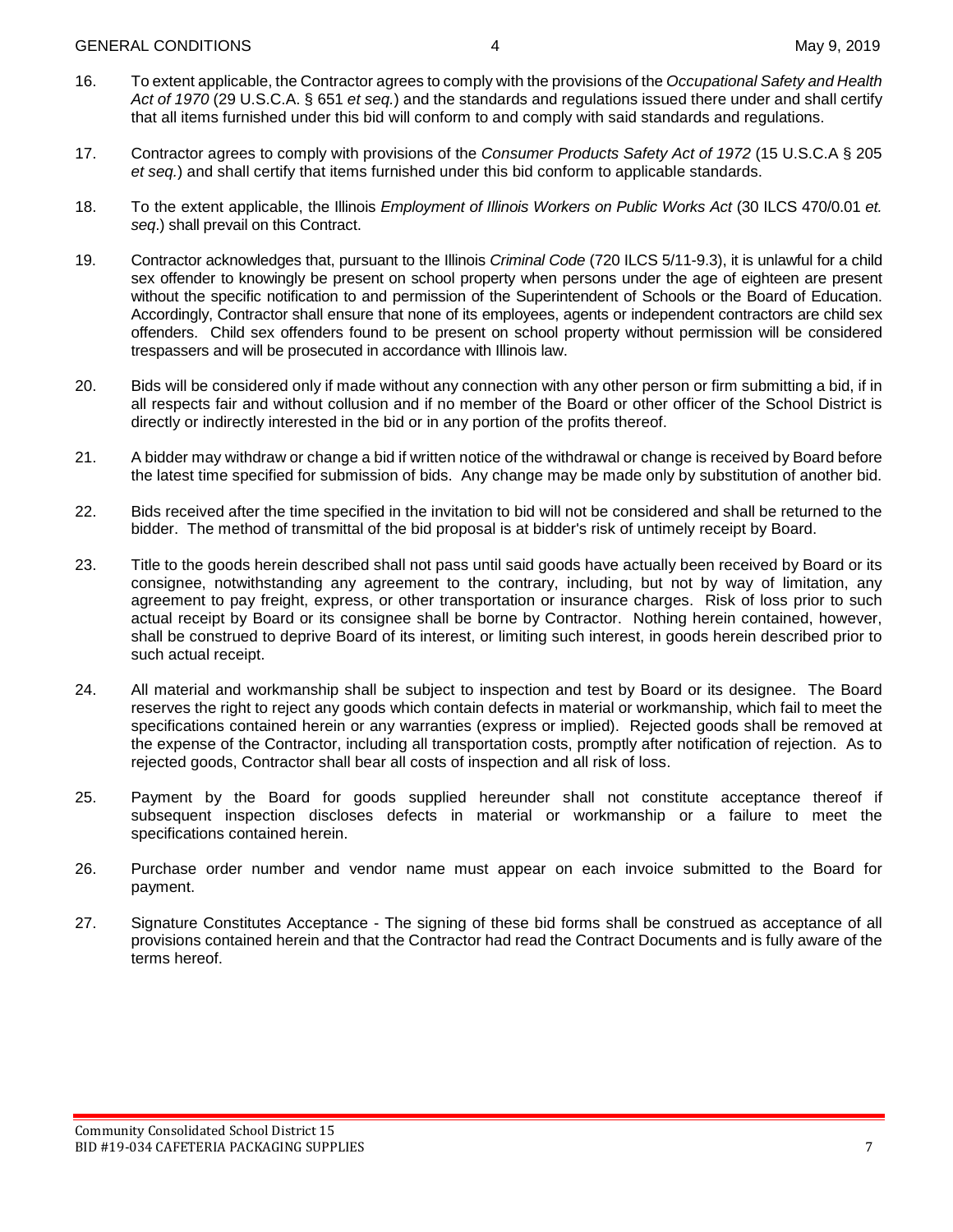- 29. The Board reserves its rights to reject any goods and to cancel all or any part of this sale if Contractor fails to deliver all or any part of the goods described in the invitation to bid in accordance with the terms, conditions, and specifications contained herein. Acceptance of any part of the goods covered by the invitation to bid shall not obligate Board to accept future shipments nor deprive it of its rights to revoke any acceptance theretofore given. If Contractor ceases to conduct its operations in the ordinary course of business (including inability to meet its obligations as they mature), or if any proceeding under bankruptcy or insolvency laws is brought by or against Contractor, or if a receiver for Contractor is appointed or applied for, or if an assignment for the benefit of creditors is made by Contractor, Board may cancel this order without liability except for deliveries previously made or for goods covered by the invitation to bid then completed and subsequently delivered in accordance with the terms, conditions, and specifications contained herein.
- 30. Contractor makes the following warranties to Board and users of the goods herein described: (a) It will, at the date of delivery, have good title to any and all goods supplied hereunder, and said goods will be free and clear of any and all liens and encumbrances; (b) Any and all goods supplied hereunder will be of merchantable quality; (c) Any and all goods supplied hereunder will be fit for the particular use intended, will be free from defects, whether patent or latent in material or workmanship, and will be in full conformity with the specifications contained herein. Contractor agrees that the foregoing warranties shall survive acceptance of the goods, and that said warranties shall be in addition to any warranties for additional scope given to Board by Contractor.
- 31. Contractor agrees to indemnify, defend, and hold harmless the Board, its successors, assigns, customer, agents, and users of the goods herein described against any and all loss, damage, or injury arising out of or resulting from a claim or suit for alleged infringement or any letters patent granted by the United States or any foreign government relating to the goods herein described. Contractor agrees that it will assume the defense of any and all such suits and pay all costs, judgments, and expenses incidental thereto.
- 32. Bidder must make delivery upon receipt of order unless otherwise specified in the invitation to bid. Bidder must indicate time required for delivery on bid.
- 33. The bidder shall at all times observe and comply with all laws, ordinances, regulations and codes for the Federal, State, County and other local government agencies, which may in any manner affect the preparation of proposals or the performance of the Contract.
- 34. Any interpretation of the proposed Contract Documents will be made only by an addendum duly issued by the Purchasing Agent. A copy of such addendum will be mailed to each person receiving a set of such Contract Documents and to such other prospective bidders as shall have requested that they be furnished with a copy of each addendum. Failure on the part of the prospective bidder to receive a written interpretation prior to the time of the opening of bids will not be grounds for withdrawal of his proposal. Oral explanations will not be binding.
- 35. The award of the Contract will be made by official Board documents. Bidder's order form is not acceptable and cannot be used.
- 36. The Board is exempt from paying Illinois Use Tax (35 ILCS 105/3-5.4) and sales to the Board are exempt from Illinois Retailer's Occupation Tax (35 ILCS 120/2-5.11). As such, Contractor shall not include such taxes in its bid.
- 37. The Board is exempt from paying Federal Excise Taxes (26 U.S.C.A. § 4221). As such, Contractor shall not include such taxes in its bid.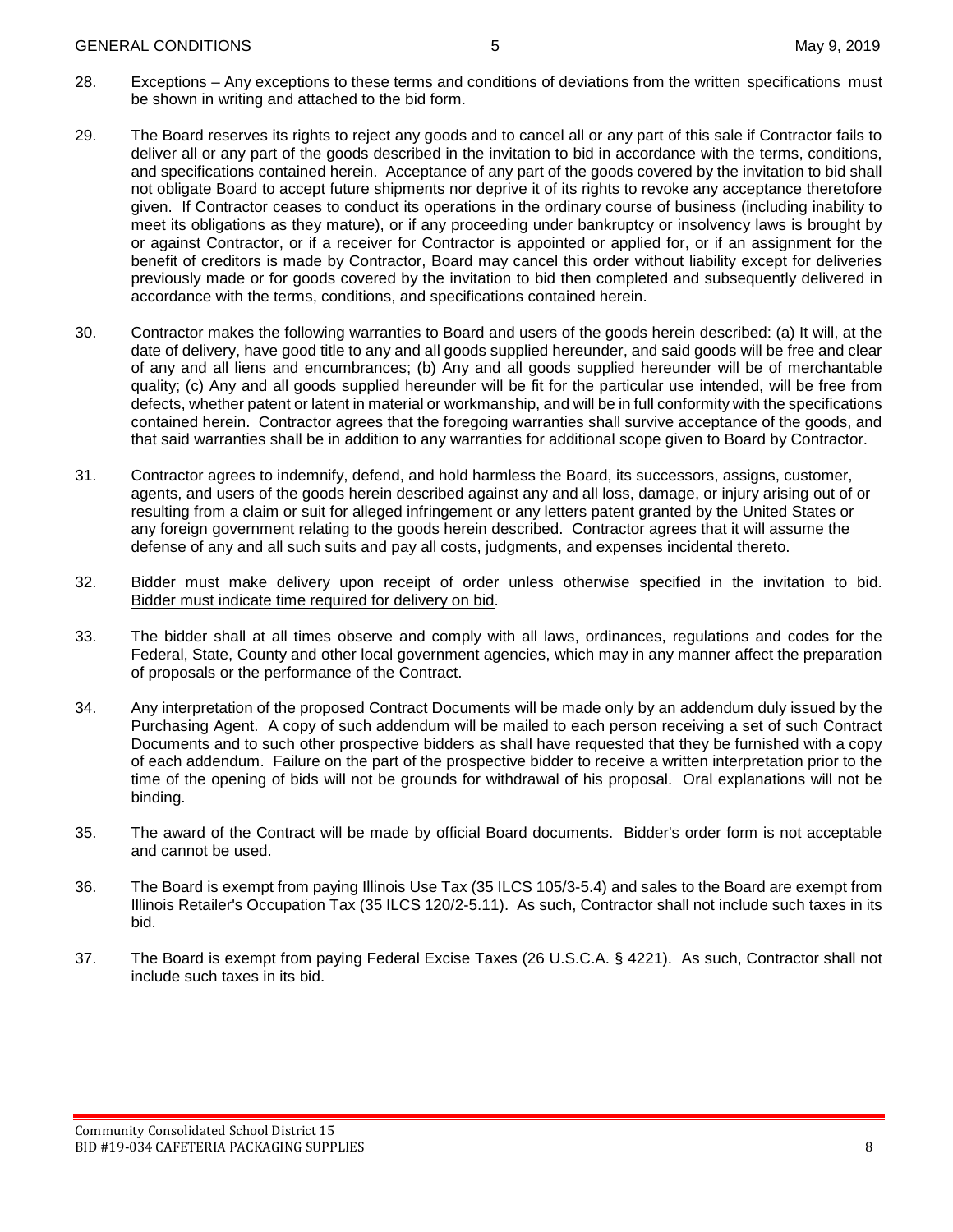- 38. In computing transportation costs, bidders should not include any federal transportation tax, because Board is exempt.
- 39. The Contractor shall pay sales, consumer, use and similar taxes for the work or portions Contractor shall collect and remit Illinois Use Tax on all sales of tangible personal property in accordance with the Illinois *School Code* (105 ILCS 5/10-20.21) and the Illinois *Use Tax Act* (35 ILCS 105/1 *et seq*.). The payment of this tax will take place regardless of whether the Contractor is a retailer maintaining a place of business within this State. The cost of such tax shall be borne solely by the Contractor as part of the Contract price. Contractor shall not be reimbursed or paid any taxes unnecessarily paid by Contractor when not required due to the Board's tax exempt status.
- 40. ERRORS AND OMISSIONS All proposals shall be submitted with each space properly completed. Special attention of bidders is directed to the policy that no claim for relief because of errors or omissions in the bidding will be considered and bidders will be held strictly to the proposals as submitted. Should a bidder find any discrepancies in, or omissions from any of the documents, or be in doubt as to their meanings, it shall advise the Director for Business Services who will issue the necessary clarifications to all prospective bidders by means of addenda. Failure on the part of the prospective bidder to receive a written interpretation prior to the time of the opening of bids will not be grounds for withdrawal of its proposal. Oral explanations will not be binding.
- 41. The Board will attempt to make payments for items ordered within thirty (30) days of delivery. Invoices must be submitted in a timely manner, and if received by the 25<sup>th</sup> day of the month, will be processed and paid at the next regularly scheduled Board of Education meeting (normally held on the second Wednesday of each month.) Notwithstanding anything herein to the contrary, however, all payments made to the Contractor shall be governed by the Illinois *Local Government Prompt Payment Act* (50 ILCS 505/1 *et seq*.).
- 42. Bidder must be incompliance with the Energy Policy and Conservation Act (PL 94-163) where applicable.
- 43. Bidder must be in compliance with the provisions of the Occupational Safety and Health Act and the standards and regulations issued there under where applicable.
- 44. Bidder must be in compliance with the provisions of the Fair Labor Standards Act where applicable.
- 45. Bidder must be in compliance with the Department of Labor Regulations (41 CFR Part 60) where applicable.
- 46. If the contract amount exceeds \$100,000 vendors must agree to be in compliance with the following where applicable: Section 306 of the Clean Air Act (42 USC 1857 (h) Section 508 of the Clean Water Act (33 USC 1368) Executive Order 117389 and the Environmental Protection Agency regulations (40 CFR Part 15)
- 47. Bidder must sign and RETURN with Exhibit "B" and be in compliance with the Certification Regarding Debarment, Suspension, Ineligibility and Voluntary Exclusion Lower Tier Covered Transaction.
- 48. Signature Constitutes Acceptance The signing of these bid forms shall be construed as acceptance of all provisions contained herein.
- 49. Exceptions- Any exceptions to these terms and conditions of deviations from the written specifications9ust be shown in writing and attached to the bid form.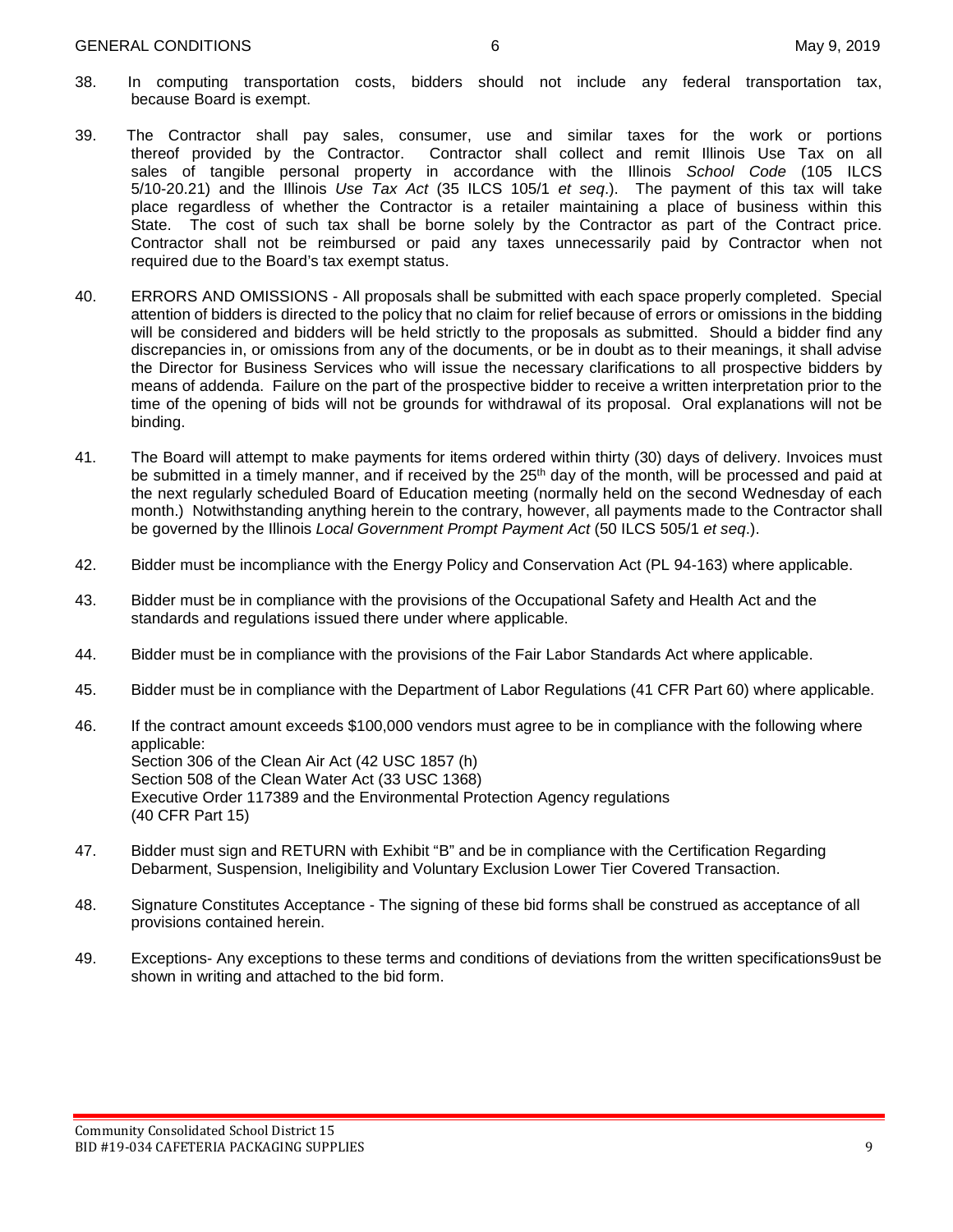#### EXHIBIT "A" BID #19-034 CAFETERIA PACKAGING SUPPLIES **SPECIFICATIONS** MAY 9, 2019

### \*\*QUANTITIES MAY INCREASE DUE TO CERTAIN SCHOOLS ELIGIBLE FOR CEP\*\*

| <b>ITEM I</b>   | ALUMINUM FOIL CASSEROLE TRAYS FOR TYPE A SCHOOL                                  | <b>TOTAL QUANTITY 150 CASES</b>          |
|-----------------|----------------------------------------------------------------------------------|------------------------------------------|
|                 | <b>LUNCH</b>                                                                     | Delivery as follows:                     |
|                 | Single Compartment pizza/casserole tray, top out 6 1/2" x 5" with                | - 70 Cases, Monday, August 5, 2019       |
|                 | vertical depth of 1 7/16", bottom dimension 3 13/16" x 5 3/8" gauge              | - 80 Cases, Tuesday, January 21, 2020    |
|                 | .0030 packaged 1,000 units per case Durable Packaging #205-30-                   |                                          |
|                 | 1000 or equal. Vendor <b>MUST SUBMIT 50 SAMPLES</b> for testing and              |                                          |
|                 | inspection by bid opening date to Bobbie Desprat, School Nutrition               |                                          |
|                 | Services, 1100 N. Smith St., Palatine, IL 60067                                  |                                          |
| <b>ITEM II</b>  | ALUMINUM FOIL HAMBURGER TRAYS FOR TYPE A SCHOOL                                  | <b>TOTAL QUANTITY 350 CASES</b>          |
|                 | <b>LUNCH</b>                                                                     | Delivery as follows:                     |
|                 | Top out inches 6 1/2" x 5", hamburger two compartments, vertical                 | - 90 Cases, Monday, August 5,2019        |
|                 | depth of 1 7/16", and inside divider to ledge, gauge .0030 packaged              | 90 Cases, Monday, November 18, 2019      |
|                 | 1,000 units per case. Durable Packaging 225-30 or equal. Vendor                  | - 90 Cases, Tuesday, January 21, 2020    |
|                 | <b>MUST SUBMIT 50 SAMPLES</b> for testing and inspection by bid                  | - 80 Cases, Monday, March 23, 2020       |
|                 | opening date to Bobbie Desprat, School Nutrition Services, 1100 N.               |                                          |
|                 | Smith St., Palatine, IL 60067.                                                   |                                          |
| <b>ITEM III</b> | ALUMINUM FOIL HOT DOG TRAYS FOR TYPE A SCHOOL                                    | <b>TOTAL QUANTITY 130 CASES</b>          |
|                 | <b>LUNCH</b>                                                                     | Delivery as follows:                     |
|                 | Top out 6 $\frac{1}{2}$ " x 5", hot dog two compartment, vertical depth of       | - 65 Cases, Monday, August 5, 2019       |
|                 | 1 7/16", and inside divider to ledge, gauge .0030 packaged 1,000                 | - 65 Cases, Tuesday, January 21, 2020    |
|                 | units per case. Durable Packaging 215-30 or equal. Vendor <b>MUST</b>            |                                          |
|                 | <b>SUBMIT 50 SAMPLES</b> for testing and inspection by bid opening date          |                                          |
|                 | to Bobbie Desprat, School Nutrition Services, 1100 N. Smith St.,                 |                                          |
|                 | Palatine. IL 60067.                                                              |                                          |
| <b>ITEM IV</b>  | SQP PRODUCT NUMBER 6195, OR EQUAL, CARRY TRAY                                    | <b>TOTAL QUANTITY 2300 CASES</b>         |
|                 | SQP Product number 6195, OR EQUAL, carry tray, kraft, plaid                      | Delivery as follows:                     |
|                 | imprint. $8.5$ " x $5.5$ " x $2$ ", $500$ per case. Vendor <b>MUST SUBMIT 10</b> | Drop shipment of 325 cases per delivery  |
|                 | <b>SAMPLES</b> for testing and inspection by bid opening date to Bobbie          | Delivery dates To Be Determined          |
|                 | Desprat, School Nutrition Services, 1100 N. Smith St., Palatine, IL              | First delivery by Monday, August 5, 2019 |
|                 | 60067. Delivery dates to be determined.                                          |                                          |

#### **BID DUE DATE**

Bids must be received no later than 2:00 p.m. on Thursday, May 23, 2019, at Joseph M. Kiszka Educational Service Center, 580 North First Bank Drive, Palatine, Illinois 60067.

#### **SAMPLES**

Samples must be received on or before bid opening time in order to be considered. Samples should be submitted to Bobbie Desprat, Director of Nutrition Services, at:

> School Nutrition Services Department Walter R. Sundling Junior High School 1100 N. Smith Street Palatine, IL 60067

#### **ORDER DELIVERIES**

Deliveries must be scheduled at least 48 hours prior to delivery. Deliveries will not be accepted if vendor does not notify Nutrition Services at least 48 hours before delivery. All deliveries will be made to the Nutrition Services dock located at Walter R. Sundling Jr. High School.

#### **QUESTIONS**

Inquiries about this bid may be made to Bobbie Desprat, Director of School Nutrition Services, at DespratB@CCSD15.net. Questions about this bid will only be addressed by email. Last day for questions is May 20, 2019.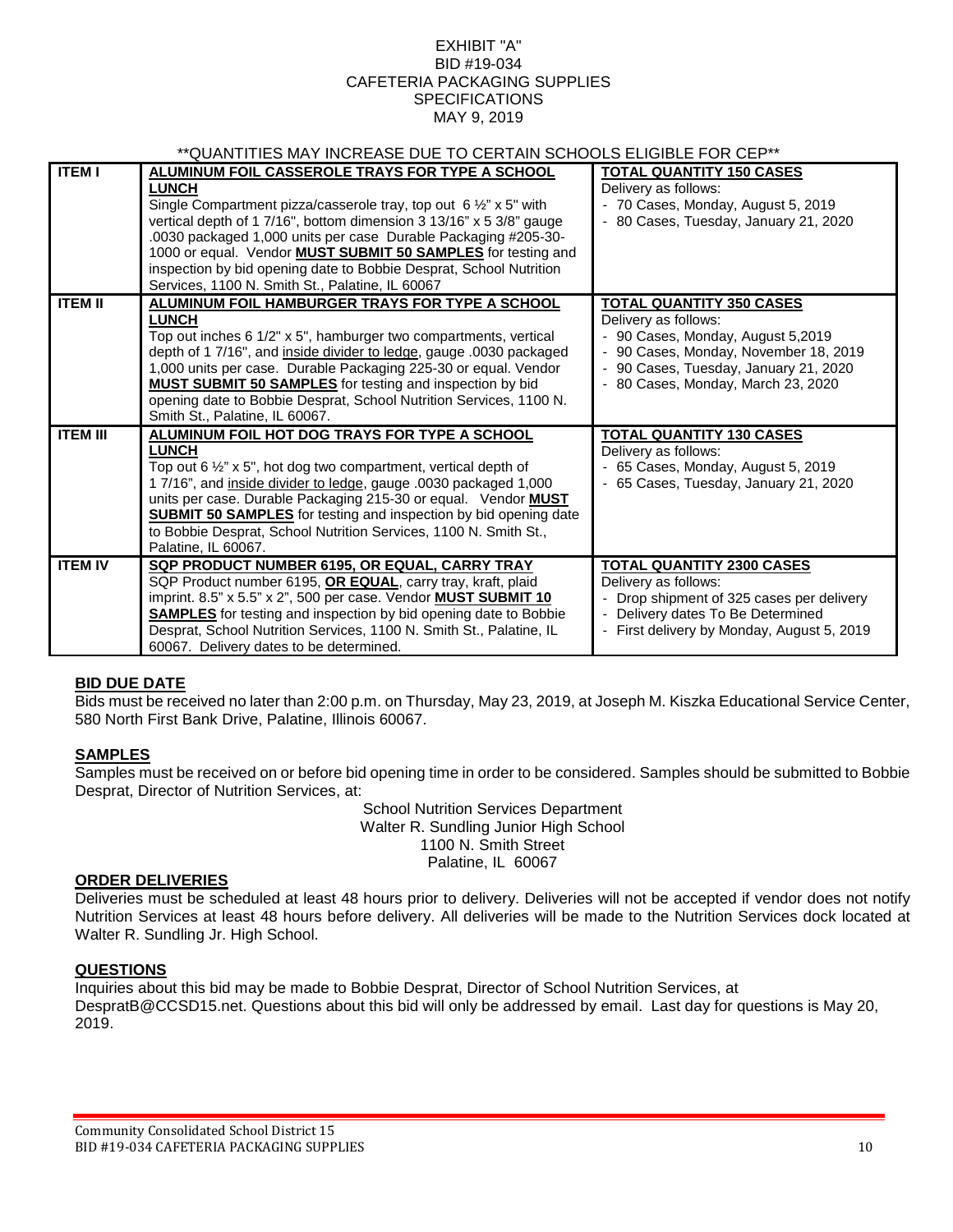#### EXHIBIT "B" BID #19-034 CAFETERIA PACKAGING SUPPLIES **SPECIFICATIONS** MAY 9, 2019

| <b>UUIVIE AIN LINAIVIL</b> |                   |              |                 |  |
|----------------------------|-------------------|--------------|-----------------|--|
| SIGNATURE OF BIDDER        | <b>PRINT NAME</b> | TITLE        |                 |  |
| <b>EMAIL ADDRESS</b>       |                   |              |                 |  |
| ADDRESS OF COMPANY         | <b>CITY</b>       | <b>STATE</b> | <b>ZIP CODE</b> |  |
| (AREA CODE) PHONE NUMBER   |                   |              |                 |  |

#### DATE OF BID RESPONSE

COMPANY NAME

- 1. The Board of Education, Community Consolidated School District 15, Palatine, Illinois, reserves the right to reject any or all bids and to waive any informality in bidding.
- 2. Having carefully examined all bid documents, as well as the proposed program, the undersigned hereby proposes to furnish all equipment and services (see attached letter outlining in detail the exact services proposed) set forth by the specifications, notice to bidders, general conditions and form of proposal herein referred to and described.
- 3. By entering into this Agreement, Contractor/Vendor certifies and warrants to the Board of Education that it is not barred from entering into this Agreement for any reason whatsoever, including, but not limited to, a violation of Section 33E-3 (Bid Rigging) or Section 33E-4(Bid Rotating) of the Illinois Criminal Code of 1961.
- 4. The contractor/vendor certifies that contractor has a written sexual harassment policy in place in full compliance this 775 ILCS 5/2-105 (A) (4).

| <b>ITEM</b> | <b>DESCRIPTION</b>                                       | <b>PRODUCT</b><br><b>NUMBER</b> | <b>PER CASE</b><br><b>QTY</b> | # OF<br><b>CASES</b> | <b>PRICE PER</b><br><b>CASE</b> | <b>TOTAL COST</b> |
|-------------|----------------------------------------------------------|---------------------------------|-------------------------------|----------------------|---------------------------------|-------------------|
|             | Aluminum Foil Casserole Trays for<br>Type A School Lunch |                                 |                               |                      |                                 |                   |
|             | Aluminum Foil Hamburger Trays<br>For Type A School Lunch |                                 |                               |                      |                                 |                   |
| Ш           | Aluminum Foil Hot Dog Trays For<br>Type A School Lunch   |                                 |                               |                      |                                 |                   |
| IV          | SQP Product Number 6195, Or<br>Equal, Carry Tray         |                                 |                               |                      |                                 |                   |
|             | SQP Product Number 6153, Or<br>Equal, Food Tray          |                                 |                               |                      |                                 |                   |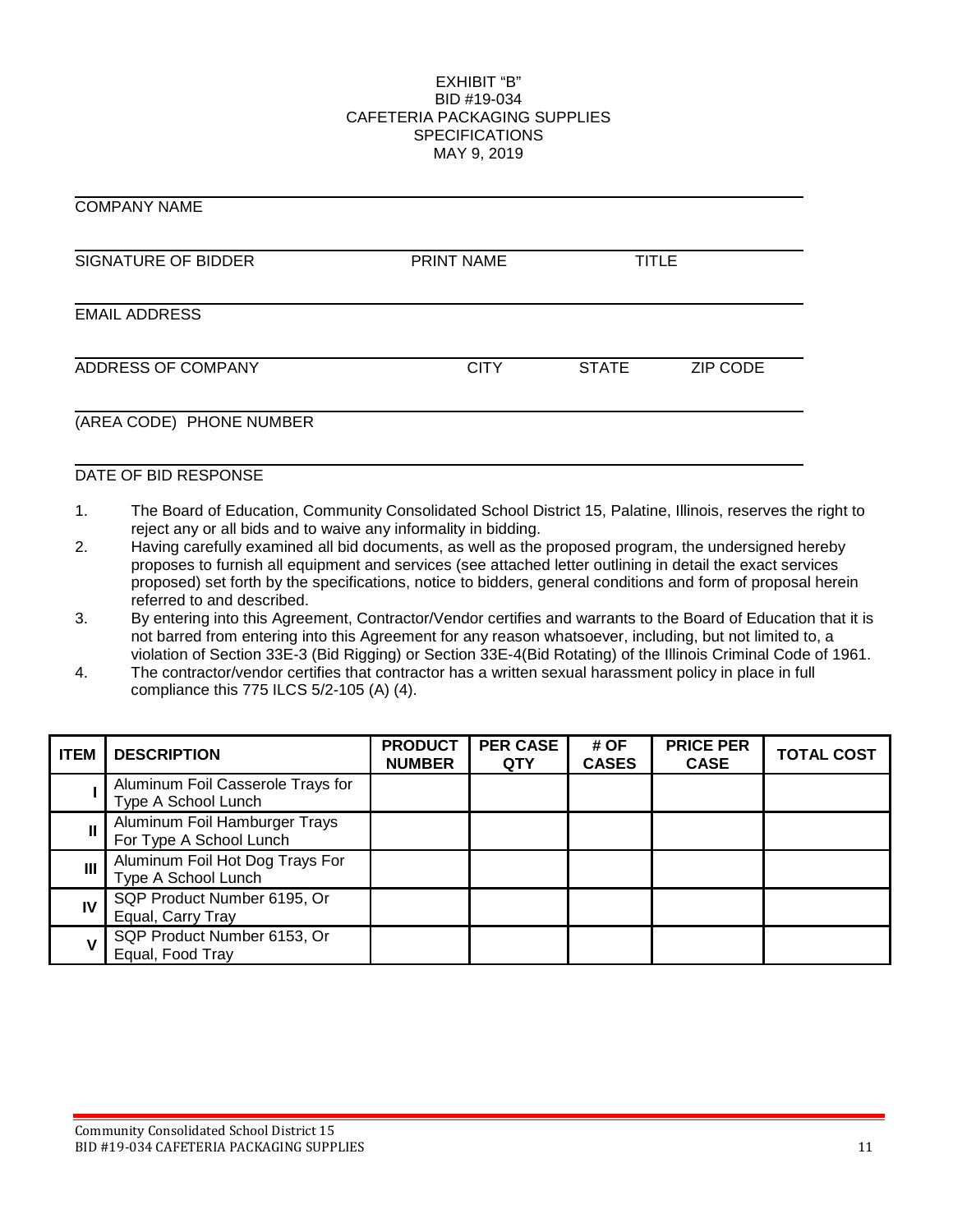#### CERTIFICATION REGARDING DEBARMENT, SUSPENSION, INELIGIBILITY, AND VOLUNTARY EXCLUSION **LOWER TIER COVERED TRANSACTIONS**

This certification is required by the regulations implementing Executive Orders 12549 and 12689, Debarment and Suspension, 2 CFR 417 Subpart C Responsibilities of Participants Regarding Transactions. The regulations were published in the May 25, 2010 Federal Register (pages 29183-29189). Copies of the regulations may be obtained by contacting the Illinois State Board of Education.

#### BEFORE COMPLETING CERTIFICATION, READ INSTRUCTIONS BELOW. **CERTIFICATION**

The prospective lower tier participant certifies, by submission of this Certification, that:

- (1) Neither it nor its principals are presently debarred, suspended, proposed for debarment, declared ineligible, or voluntarily excluded from participation in this transaction by any Federal department or agency;
- (2) It will provide immediate written notice to whom this Certification is submitted if at any time the prospective lower tier participant leams its certification was erroneous when submitted or has become erroneous by reason of changed circumstances:
- (3) It shall not knowingly enter any lower tier covered transaction with a person who is debarred, suspended, declared ineligible, or voluntarily excluded from participation in this covered transaction, unless authorized by the department or agency with which this transaction originated;
- (4) It will include the clause titled Certification Regarding Debarment, Suspension, Ineligibility, and Voluntary Exclusion-Lower Tier Covered Transactions, without modification, in all lower tier covered transactions and in all solicitations for lower tier covered transactions:
- (5) The certifications herein are a material representation of fact upon which reliance was placed when this transaction was entered into: and
- (6) Where the prospective lower tier participant is unable to certify to any of the statements in this certification, such prospective participant shall attach an explanation to this Certification.

**Organization Name** 

PR/Award Number or Project Name

Title

Date

Name of Authorized Representative

Original Signature of Authorized Representative

#### **Instructions for Certification**

- 1. By signing and submitting this Certification, the prospective lower tier participant is providing the certifications set out herein.
- 2. If it is later determined that the prospective lower tier participant knowingly rendered an erroneous certification, in addition to other remedies available to the Federal government, the department or agency with which this transaction originated may pursue all available remedies, including suspension and/or debarment.
- 3. Except for transactions authorized under paragraph 3 above, if a participant in a covered transaction knowingly enters into a lower tier covered transaction with a person who is suspended, debarred, ineligible, or voluntarily excluded from participation in this transaction, in addition to other remedies available to the Federal government, the department or agency with which this transaction originated may pursue all available remedies, including suspension and/or debarment.
- 4. The terms covered transaction, debarred, suspended, ineligible, lower tier covered transaction, participant, person, primary covered transaction, principal, proposal, and voluntarily excluded, as used herein, have the meanings set out in the Definitions and Coverage sections of the rules implementing Executive Order 12549 and Executive Order 12689. You may contact the person to which this Certification is submitted for assistance in obtaining a copy of those regulations.
- 5. A participant in a covered transaction may rely upon a certification of a prospective participant in a lower tier covered transaction that it is not debarred, suspended, ineligible, or voluntarily excluded from the covered transaction, unless it knows the certification is erroneous. A participant may decide the method and frequency by which it determines the eligibility of its principals. Each participant may, but is not required to, check the "GSA Excluded Parties List System" at http://epls.amet.gov/.
- 6. Nothing contained in the foregoing shall be construed to require establishment of a system of records in order to render in good faith the certification required herein. The knowledge and information of a participant is not required to exceed that which is normally possessed by a prudent person in the ordinary course of business dealings.

ISBE 85-34 (3/12)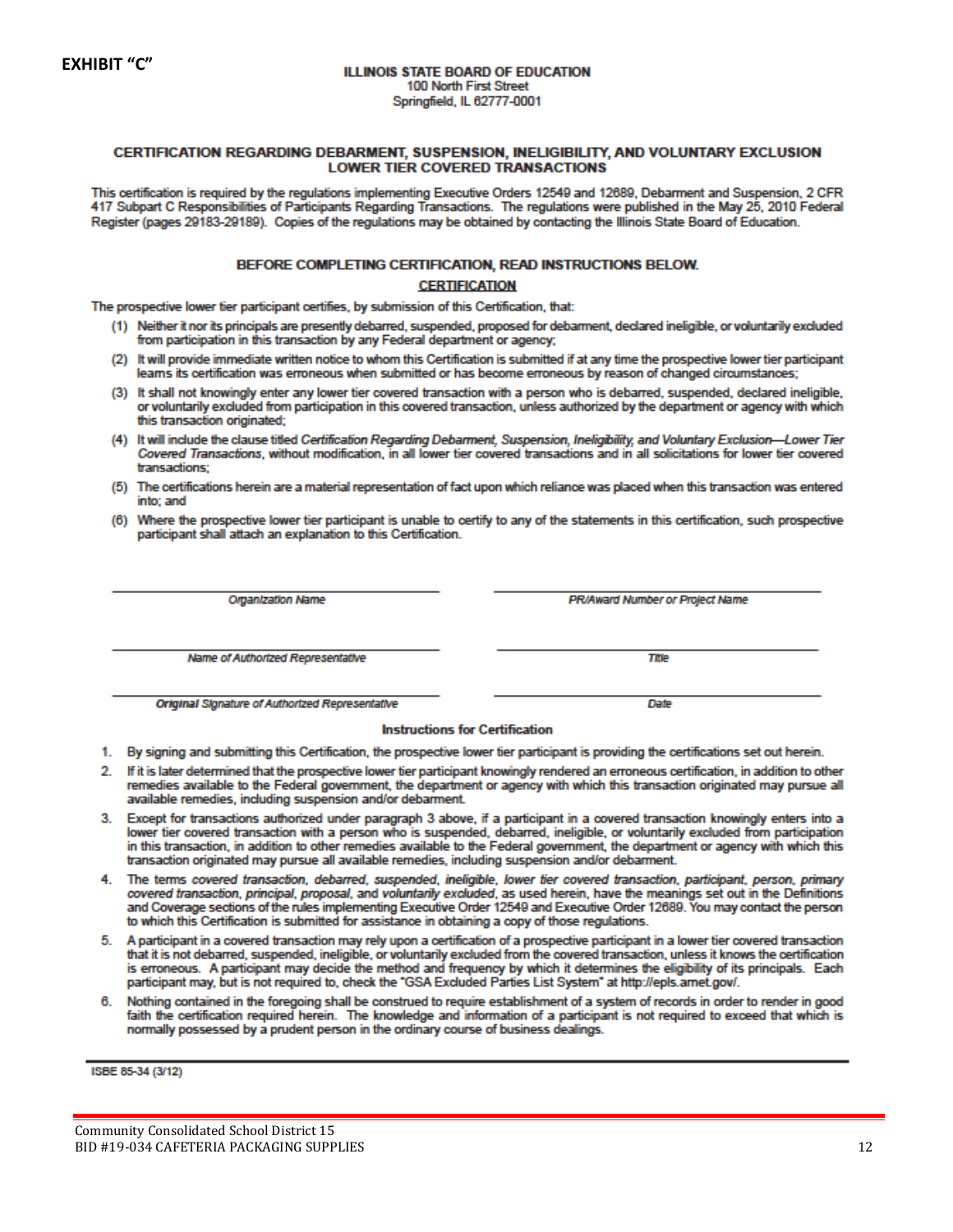# **Bid-Rigging Certification**

| a duly                                                                                      |
|---------------------------------------------------------------------------------------------|
| (Agent)                                                                                     |
| authorized agent of subsequent of the state of                                              |
| (Contractor)                                                                                |
| do hereby certify that neither                                                              |
| (Contractor)                                                                                |
| nor any individual presently affiliated with                                                |
| (Contractor)                                                                                |
| , has been barred from bidding on a public contract as a                                    |
| result of a violation of either Section 33E-3 (bid-rigging) or Section 33E-4 (bid rotating) |
| of the Illinois Criminal Code, contained in Chapter 38 of the Illinois Revised Statutes.    |

**Authorized Agent** 

Contractor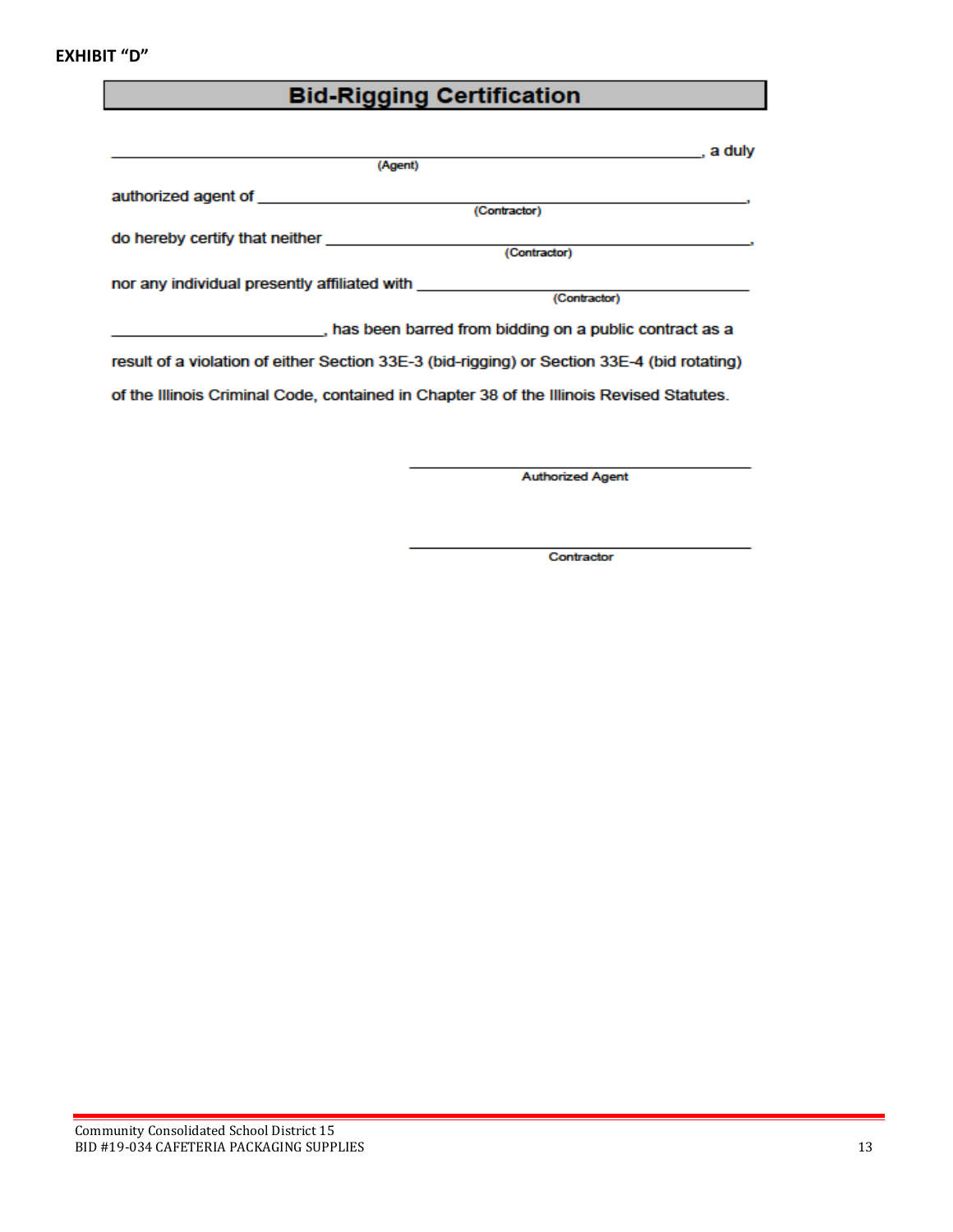**EXHIBIT "E"**

#### **ILLINOIS STATE BOARD OF EDUCATION**

100 North First Street Springfield, IL 62777-0001

#### **CERTIFICATE REGARDING LORRYING**

The undersigned certifies, to the best of his or her knowledge and belief, that:

- (1) No Federal appropriated funds have been paid or will be paid, by or on behalf of the undersigned, to any person for influencing or attempting to influence an officer or employee of an agency, a Member of Congress, an officer or employee of Congress, or an employee of a Member of Congress in connection with the awarding of any Federal contract, the making of any Federal grant, the making of any Federal loan, the entering into any cooperative agreement, and the extension, continuation, renewal, amendment, or modification of any Federal contract, grant, loan, or cooperative agreement.
- If any funds other than Federal appropriated funds have been paid or will be paid to any person for influencing or attempting to  $(2)$ influence an officer or employee of any agency, a Member of Congress, an officer or employee of Congress, or an employee of a Member of Congress in connection with this Federal contract, grant, loan, or cooperative agreement, the undersigned shall complete and submit ISBE 85-37, "Disclosure of Lobbying Activities," in accordance with its instructions.
- (3) The undersigned shall require that the language of this certification be included in the award documents for all subawards at all tiers (including subcontracts, subgrants, and contracts under grants, loans, and cooperative agreements) and that all subrecipients shall certify and disclose accordingly.

This certification is a material representation of fact upon which reliance was placed when this transaction was made or entered into. Submission of this certification is a prerequisite for making or entering into this transaction imposed by Section 1352. Title 31, U.S. Code. Any person who fails to file the required certification shall be subject to a civil penalty of not less than \$10,000 and not more than \$100,000 for each such failure.

Organization Name

PR/Award Number or Project Name

Name of Authorized Representative

Original Signature of Authorized Representative

ISBE 85-36 (3/12)

 $\overline{n}$ <sub>b</sub>e

Date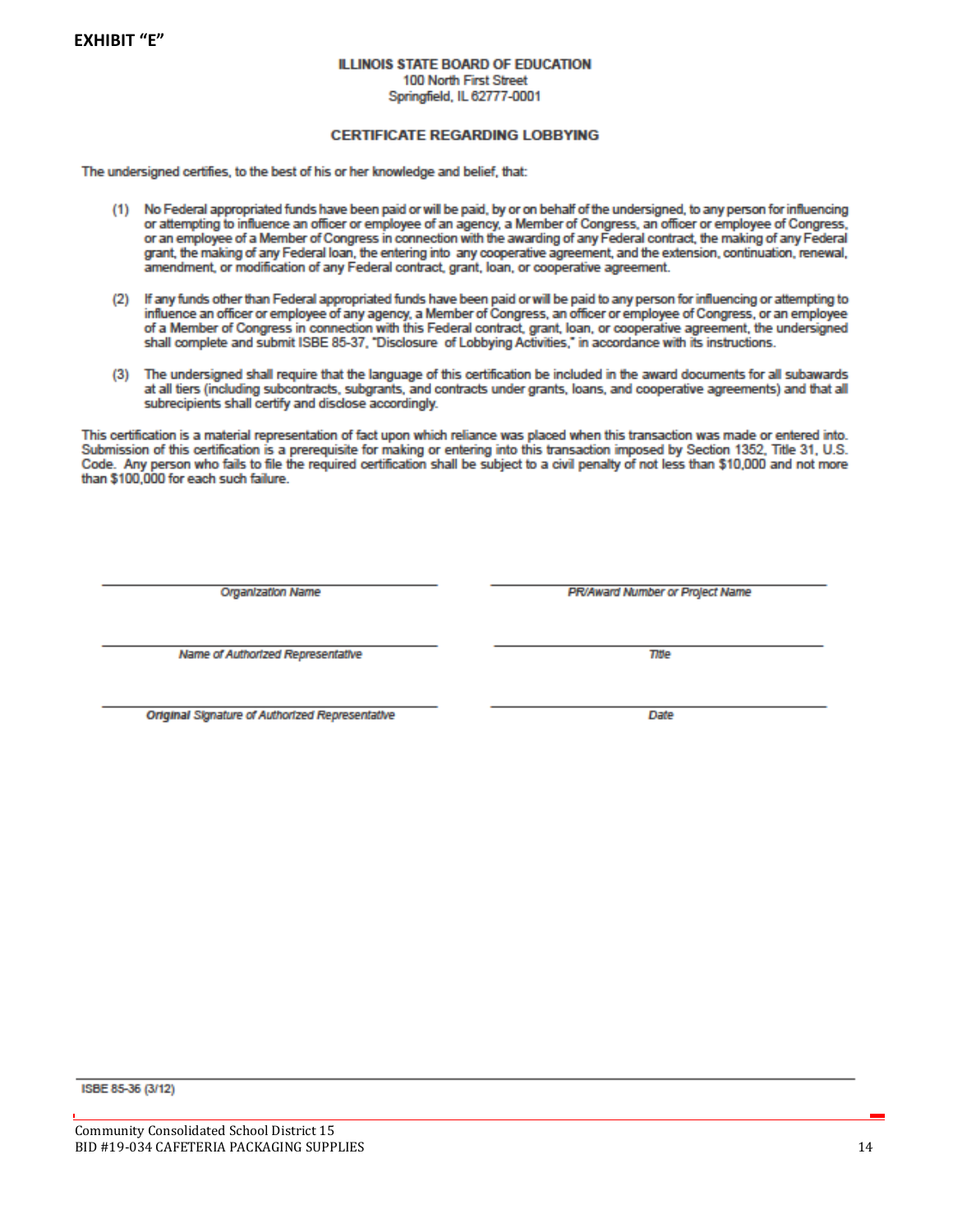#### EXHIBIT "F" REQUEST FOR BID #19-034 CAFETERIA PACKAGING SUPPLIES MAY 9, 2019 COMMUNITY CONSOLIDATED SCHOOL DISTRICT 15

## **CONTRACTOR QUESTIONNAIRE**

#### COMPANY NAME

Pursuant to 105 ILCS 5/10-20.40 all school districts in the State of Illinois are required to annually report the number and value of contracts awarded to "minority owned businesses, female owned businesses, and businesses owned by persons with disabilities, as defined in the Business Enterprise for Minorities, Females and Persons with Disabilities Act, and locally owned businesses" for contracts over \$25,000. In order to comply with this requirement, we request contractors to complete the following questionnaire and return with their bid responses.

#### **Is Your Company a Locally Owned Business YES \_\_\_\_\_\_ NO \_\_\_\_\_\_ as it relates to this School District?**

For purposes of this questionnaire, "Locally Owned" means that the registered address or principal place of business of the company is located within the boundaries of the school district. For a corporation, LLC, LP, LLP, or LLLP, the registered address is the address for business on file with the Illinois Secretary of State. For all other business entities, the principal place of business is where the books and records of the business are kept and/or the management of the business works.

Guidance issued by the Illinois State Board of Education suggests that we inquire whether your company is certified as a minority, female, or disabled person owned business by a certifying agency (e.g., Chicago Transit Authority – Cook County – Illinois Department of Transportation – Metropolitan Transit Authority Metropolitan Water Reclamation District – U.S. Small Business Administration – State of Illinois) or that it would be eligible for certification if an application were made. The Guidance includes the definitions set forth below.

**Definition of Ownership:** "Minority owned business, female owned business, and business owned by a person with a disability" means a business concern which is at least 51% owned by one or more minority persons, females, or persons with a disability; or in the case of a corporation, at least 51% of the stock in which is owned by one or more minority persons, females, or persons with a disability; and the management and daily business operations of which are controlled by one or more of the minority females, or persons with a disability who own it. (30 ILCS 575/2)

### **Is Your Company a Minority Owned Business? YES \_\_\_\_\_\_ NO \_\_\_\_\_\_**

"Minority person" shall mean a person who is a citizen or lawful permanent resident of the United States and who is: (a) African American – a person having origins in any of the black racial groups in Africa; or (b) Hispanic - a person of Spanish or Portuguese culture with origins in Mexico, South or Central America, or the Caribbean Islands, regardless of race; or(c) Asian American - a person having origins in any of the original peoples of the Far East, Southeast Asia, the Indian Subcontinent or the Pacific Islands); or (d) Native American or Alaskan Native – a person having origins in any of the original peoples of North America. (30 ILCS 575/2)

### **Is Your Company a Female Owned Business? YES NO**

"Female" shall mean a person who is a citizen or lawful permanent resident of the United States and who is of the female gender. (30 ILCS575/2)